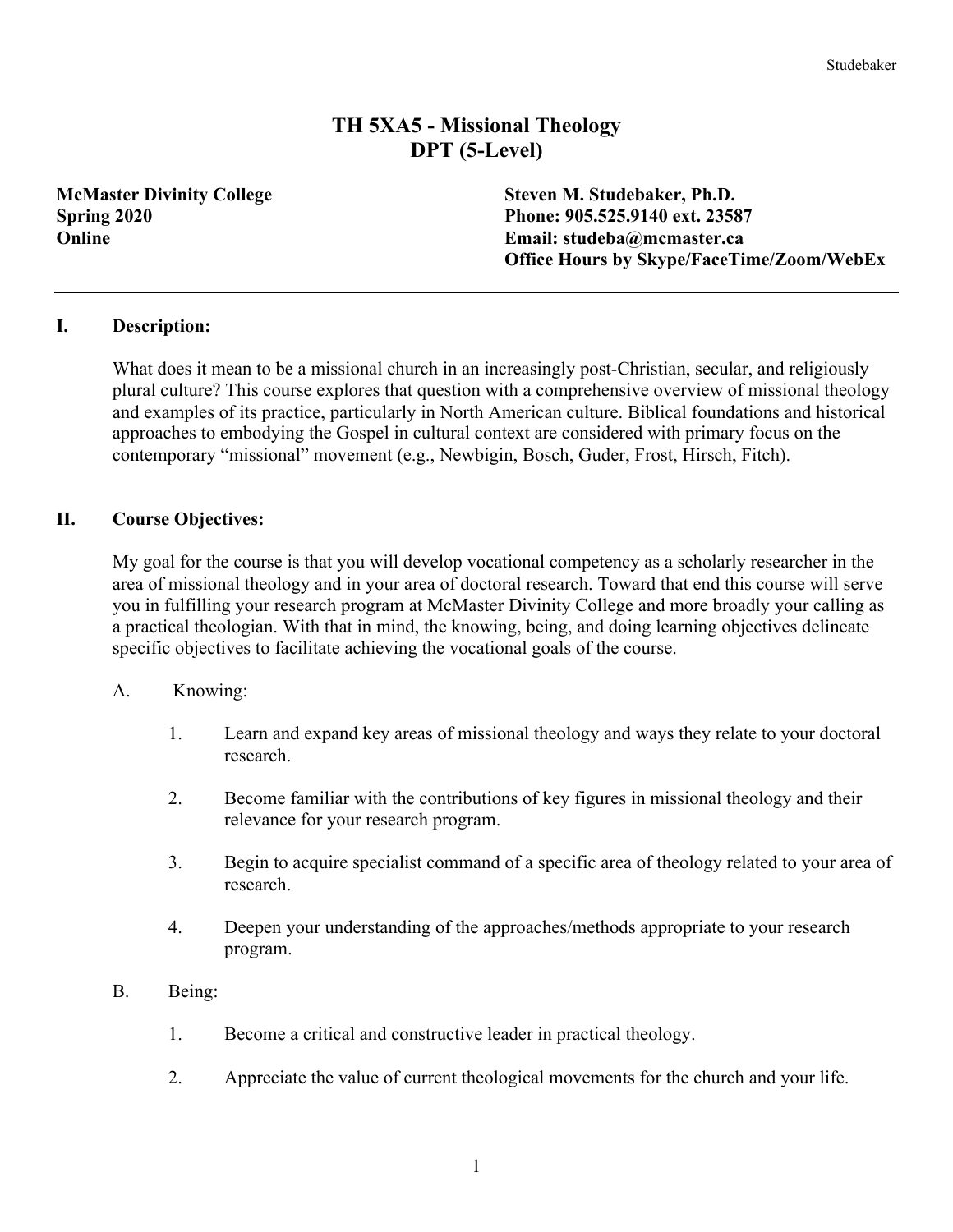- 3. Be a respectable, respectful, and significant practical theologian.
- 4. Appreciate that theology is a dynamic and contextual effort to discern appropriate ways to embody the redemption revealed in Jesus Christ and empowered by the Holy Spirit.
- C. Doing:
	- 1. Develop the ability to present informative presentations and facilitate student discussions through online and digital avenues.
	- 2. Research and present original research on a substantial topic in missional theology and significant for your research topic.
	- 3. Hone critical reading skills in primary literature.
	- 4. Develop the ability to analyze scholarship and especially in light of your research project.

### **III. Resources:**

Below are resources for getting started in missional theology. These are not required reading but resources that can help your investigation in missional theology.

• Diana Butler Bass, *Christianity After Religion: The End of Church and the Birth of a New Spiritual Awakening* (New York: HarperCollins, 2012).

• Ryan K. Bolger, *The Gospel after Christendom: New Voices, New Cultures, New Expressions* (Grand Rapids: BakerAcademic, 2012).

• Francis Chan, *Crazy Love: Overwhelmed by a Relentless God* (Colorado Springs: David C. Cook, 2013) (http://www.crazylovebook.com/).

• Mary Sue Dehmlow Dreier, *Created by the Spirit: Planting Missional Congregations* (Grand Rapids: Eerdmans, 2013).

• Michael Frost & Alan Hirsch, *The Shaping of Things to come: Innovation and Mission for the 21st Century Church* (Peabody: Hendrickson, 2003).

• David Fitch, *Faithful Presence: 7 Disciplines That Shape the Church for God's Mission* & *Prodigal Christianity* (Downers Grove: IVP, 2016) (Reclaiming the Mission blog)

• Craig Van Gelder and Dwight J. Zscheile, *The Missional Church in Perspective: Mapping Trends and Shaping the Conversation* (Grand Rapids: BakerAcademic, 2011).

• Craig Van Gelder and Dwight J. Zscheile, *Participating in God's Mission: A Theological Missiology for the Church in America* (Grand Rapids: Eerdmans, 2018).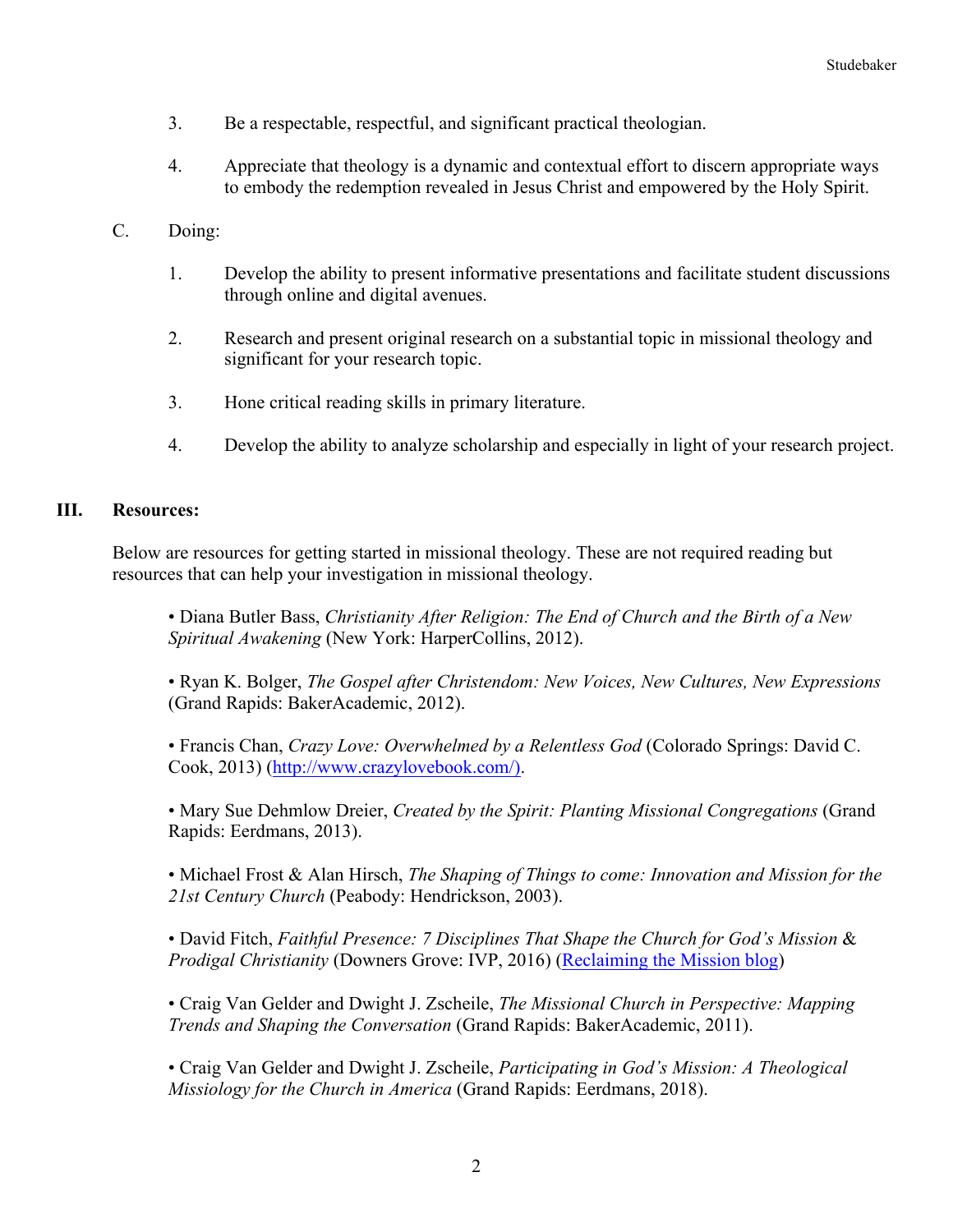• Eddie Gibbs and Ryan K. Bolger, *Emergent Churches: Creating Christian Community in Postmodern Cultures* (Grand Rapids: BakerAcademic, 2005).

• Darrell L. Guder, ed., *Missional Church: A Vision for the Sending of the Church in North America* (Grand Rapids: Eerdmans, 1998).

Darrell L. Guder, *Called to Witness: Doing Missional Theology* (Grand Rapids: Eerdmans, 2015).

• Roger Helland and Leonard Hjalmarson, *Missional Spirituality* (Downers Grove: InterVarsity, 2011).

• Michael W. Goheen, *A Light to the Nations: The Missional Church and the Biblical Story* (Grand Rapids: Baker Academic, 2011).

• Scott McKnight, *Jesus Creed: Loving God, Loving Others, 10th Anniversary Edition* (Paraclete, 2014) (Jesus Creed blog).

• Lesslie Newbigin, *Foolishness to the Greeks: The Gospel and Western Culture* (Grand Rapids: Eerdmans, 1986).

• Lesslie Newbigin, *The Gospel in a Pluralist Society* (Grand Rapids: Eerdmans, 1989).

• Stefan Paas, *Church Planting in the Secular West: Learning from the European Experience* (Grand Rapids: Eerdmans, 2016).

• David Platt, *Radical: Taking Back Your Faith from the American Dream* (Colorado Springs: Multnomah, 2010) (website: http://radical.net/

• C. Christopher Smith and John Pattison, *Slow Church: Cultivating Community in the Patient Way of Jesus* (Downers Grove: 2014). Also see http://slowchurch.com/

• Graham Ward, *The Politics of Discipleship: Becoming Postmaterial Citizens*, The Church and Postmodern Culture series, ser. ed. James K. A. Smith (Grand Rapids: Baker Academic, 2009).

• Gary Tyra, *A Missional Orthodoxy: Theology and Ministry in a Post-Christian Context* (Downers Grove: InterVarsity Academic, 2013).

• Dwight J. Zscheile, *Cultivating Sent Communities: Missional Spiritual Formation* (Grand Rapids: Eerdmans, 2012).

• Tyndale Seminary has a list of readings in Missional Church in their Missional Church Reading Room (link).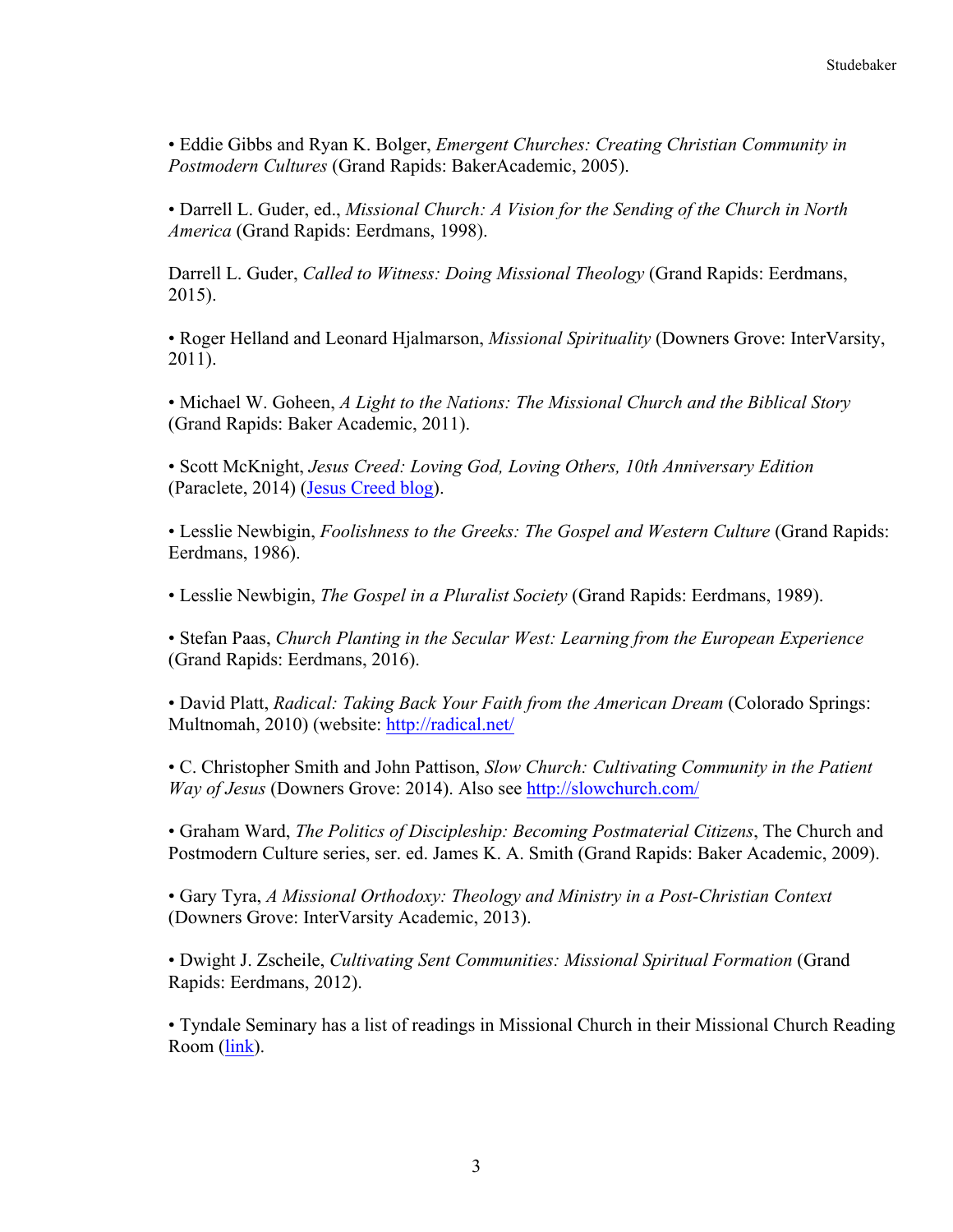• Robert Wuthnow, *After the Baby Boomers: How Twenty- and Thirty-Somethings are shaping the Future of American Religion* (Princeton: Princeton University Press, 2010). • *International Journal of Practical Theology*

- *Journal of Pastoral Theology*
- *Journal of Practical Theology*
- *Journal of Missional Practice* (link).
- *Millennial Magazine* (link).
- Verge Network (link).

#### **IV. Course Performance Criteria:**

| Assignment      |                                                         | Percent | Due Date |  |  |
|-----------------|---------------------------------------------------------|---------|----------|--|--|
| A.              | PLR Topic & Missional Context                           | 20%     |          |  |  |
|                 | Post paper (Padlet)<br>a.                               |         | May $13$ |  |  |
|                 | b.<br>Post interaction (Padlet)                         |         | May 16   |  |  |
| <b>B.</b>       | Seminar on Missional Theology                           | 30%     |          |  |  |
|                 | Post seminar (Padlet)<br>a.                             |         | May 27   |  |  |
|                 | $b_{\cdot}$<br>Post interaction (Padlet)                |         | May 30   |  |  |
|                 | Final seminar (A2L assignment folder)<br>C <sub>1</sub> |         | June 3   |  |  |
| $\mathcal{C}$ . | Integrative Paper or Presentation (Zoom or Padlet) 10%  |         | June 10  |  |  |
| D.              | Integrative Paper Collaboration (Padlet)                | 10%     | June 13  |  |  |
| Ε.              | Integrative Paper (A2L assignment folder)               | 30%     | June 17  |  |  |
|                 | Total: 100%                                             |         |          |  |  |

### **V. Course Outline:**

| Week | Date   | <b>Topic</b>                                    | <b>Due Dates</b> |
|------|--------|-------------------------------------------------|------------------|
|      | Apr 20 | Introduction to the Course (Avenue Video)       |                  |
|      |        | <b>Personal Introductions (Zoom, TBD)</b>       |                  |
|      |        | <b>History of Missional Theology and Church</b> |                  |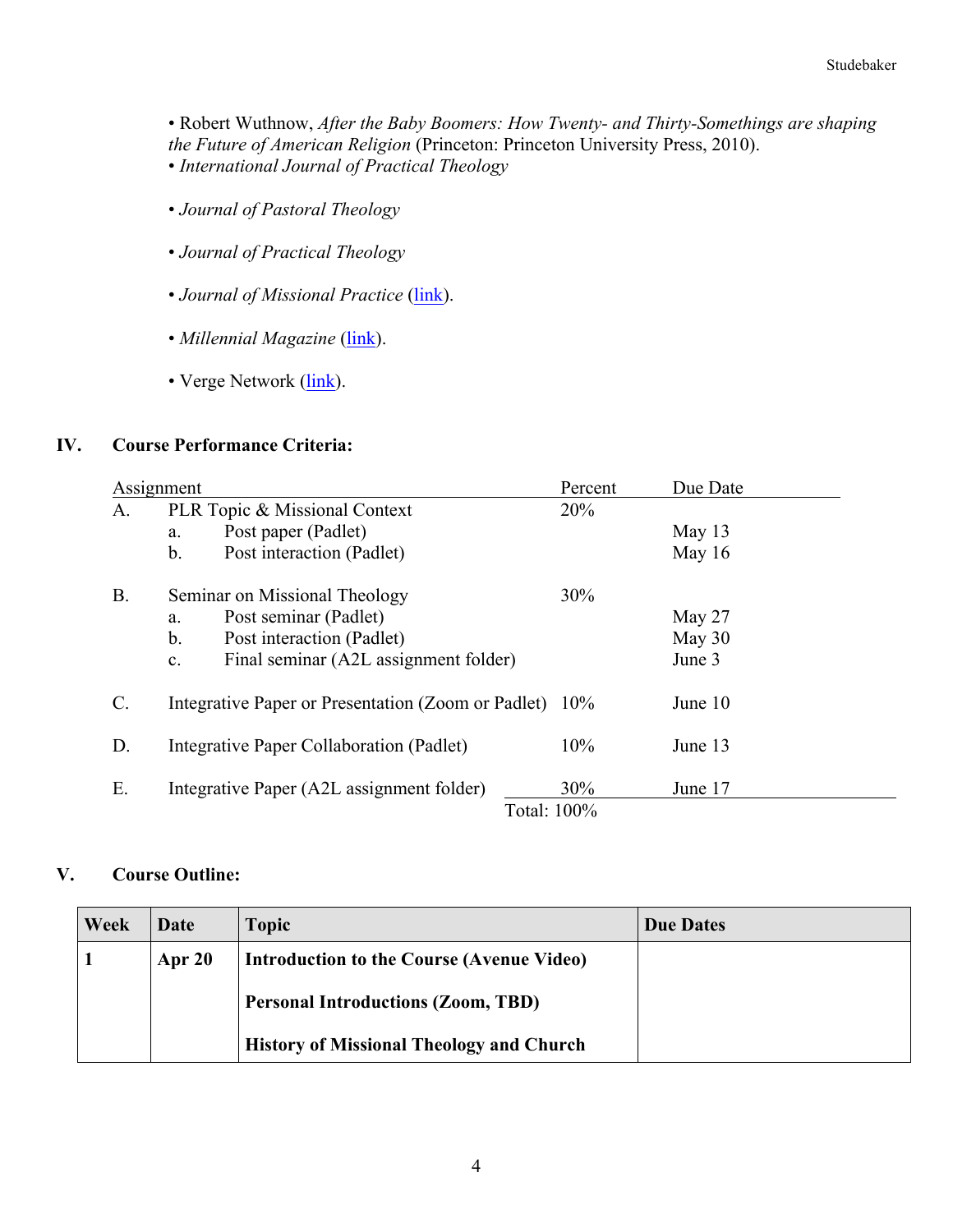| $\boldsymbol{2}$ | Apr 27  | <b>Missional Theology and Practice Led Research</b>                        |                                                              |
|------------------|---------|----------------------------------------------------------------------------|--------------------------------------------------------------|
|                  |         | Zoom discussion of PLR topic and missional<br>context paper (TBD)          |                                                              |
| 3                | May 4   | <b>A Missional Theology of Culture</b>                                     |                                                              |
|                  |         | <b>Zoom discussion of Seminar on Missional</b><br><b>Theology (TBD)</b>    |                                                              |
| 4                | May 11  | <b>Cultural Context &amp; Missional Theology</b>                           | • Post PLR & missional context<br>paper May 13               |
|                  |         |                                                                            | • Post interaction May 16                                    |
| 5                | May 18  | The Challenge of Missional Theology &<br><b>Evangelical Identity</b>       |                                                              |
|                  |         | Zoom workshop discussion of integrative paper<br>topics & approaches (TBD) |                                                              |
| 6                | May 25  | One-on-one discussion with Studebaker on<br>integrativepPaper/project      | • Post missional seminar May 27<br>• Post interaction May 30 |
| 7                | Jun 1   | <b>Missional Theology and the Future of the</b><br>Church                  | • Final missional seminar due<br>June 3                      |
| 8                | June 8  | <b>Integrative Paper/Presentation &amp;</b><br><b>Collaboration:</b>       | • Paper presentations (Zoom or<br>Padlet TBD) June 10        |
|                  |         | <b>Paper Presentations</b><br>ı.                                           | • Post collaboration June 13                                 |
|                  |         | 2.<br>3.                                                                   |                                                              |
|                  |         | 4.<br>5.                                                                   |                                                              |
| 9                | June 15 | <b>Conclusion and Assessment</b>                                           | • Integrative papers due June 17                             |
|                  |         |                                                                            |                                                              |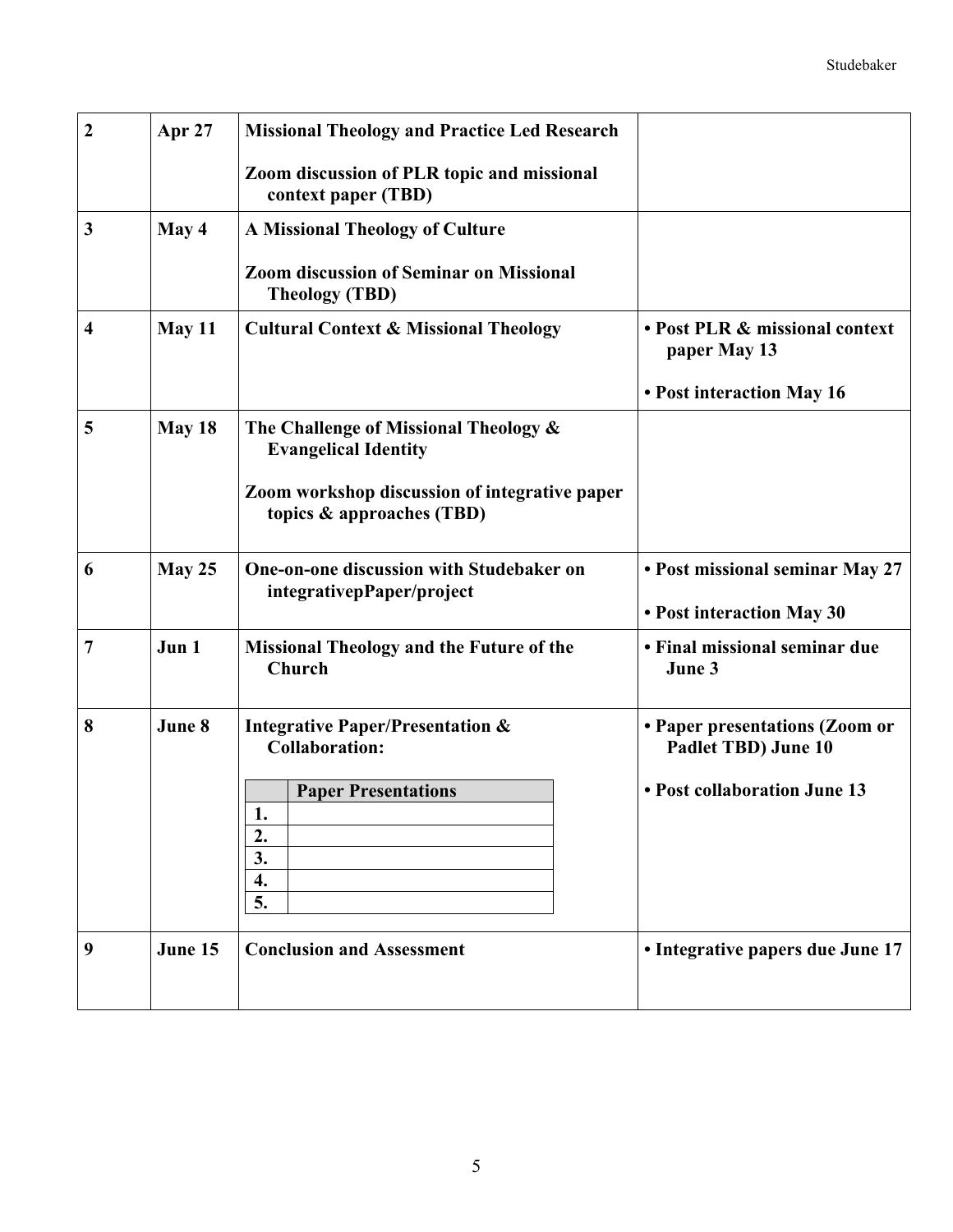### **VI. Assignment Descriptions:**

General Guidelines:

- Please submit course work in the appropriate folder on Avenue to Learn (A2L) or post on Padlet.
- All papers and assignments should conform follow the MDC Style Guide.
- A. PLR Topic and Missional Context Paper:
	- 1. Purpose:

This assignment gives you the opportunity to investigate a contextual area of contemporary culture and the way/s it relates to your topic of practice led research. Understanding and adapting to cultural context is central to missional church/theology. Thus, bringing your practice led topic into conversation with an area of contemporary culture is important for developing skills in missional theology. We will have a Zoom meeting in which you will share your topic and discuss it with your class colleagues.

- 2. Guidelines for paper:
	- a. Research for this assignment contributes to the supplemental reading for DPT students.
	- b. Documentation of reading: Please use footnotes and provide a bibliography of resources used in the preparation of the paper.
	- c. The paper should include three sections that detail. . .
		- 1) Area of contemporary cultural analysis,
		- 2) Practice led research topic,
		- 3) Conversation between the area of contemporary culture and your PLR topic.
	- d. Length: 10 pages. Double spaced, Times New Roman Font, formatted according to MDC Style Guide.
- 3. Collaborate:

The collaborative nature of this assignment has two parts:

- a. Post your paper on the PLR Topic and Missional Context Paper Padlet—see the course outline on A2L. Due May 13.
- b. Post a one paragraph interaction with your class colleagues. You can post directly onto Padlet (audio, audio-visual or text). Due May 16.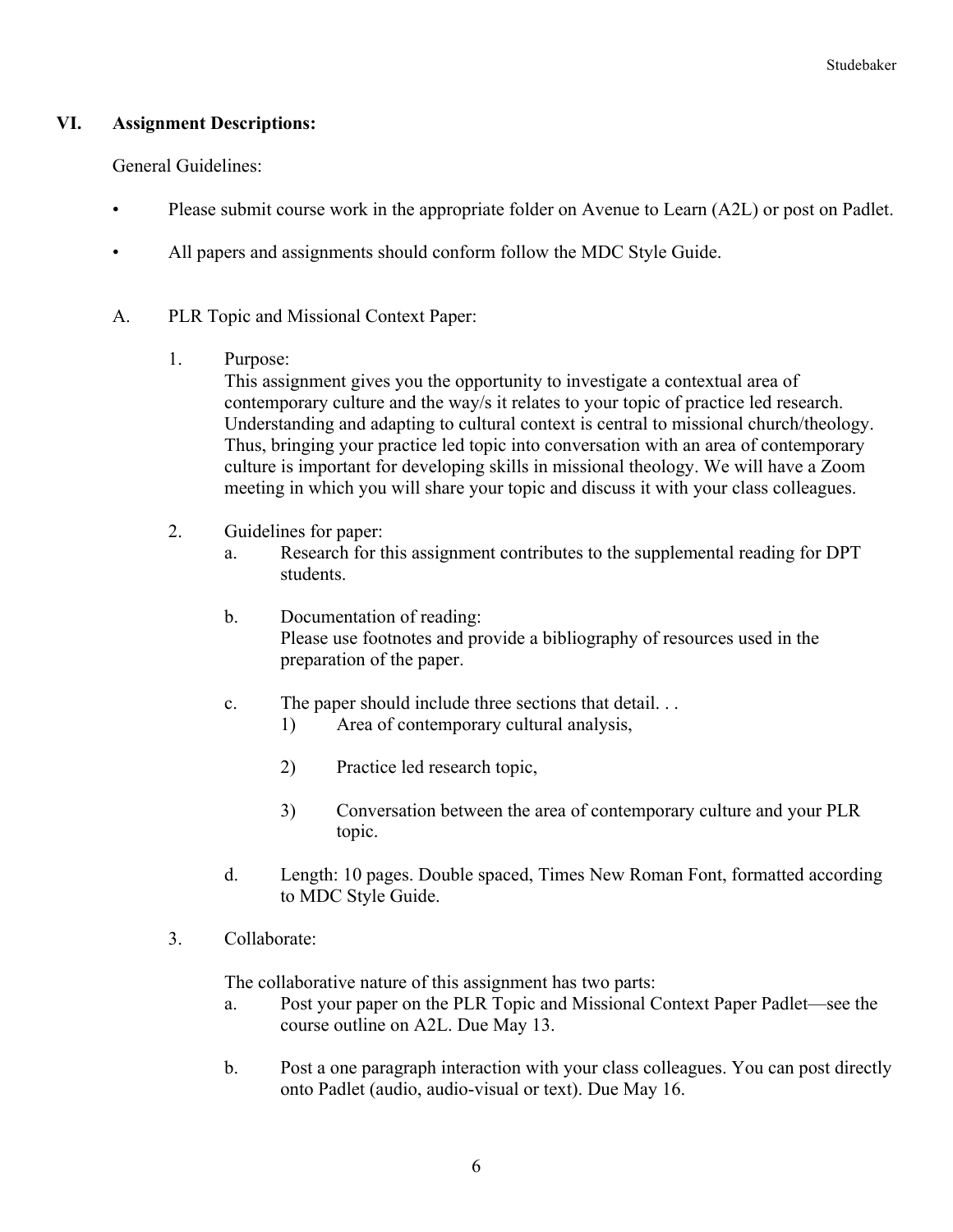- B. Seminar on Missional Theology:
	- 1. Purpose:

This assignment provides experience *preparing a seminar* for a church OR ministry leadership group. The preparation of the seminar also helps fulfill one of the requirements of the DPT Mastery Checklist.

2. Description:

You will prepare a seminar on a topic related to missional theology. The seminar should be geared to address either a church lay leadership or professional ministry leadership group. The content and its development should reflect the target audience. You can also use this assignment to investigate an area that will promote your research program. Consequently, the seminar can address the practice led topic that is the focus of your DPT studies. Thus, this assignment can provide the opportunity to investigate an area of missional theology and apply it to your area of practice led research.

- 3. Guidelines:
	- a. Research:
		- 1) Research for the seminar will account for part of the supplemental reading for DPT students.
		- 2) Documentation of reading: Please provide an annotated bibliography of the reading consulted in the preparation of the seminar (the annotations for the texts should be about one paragraph that identifies the key thesis and contributions of the text to your seminar.
	- b. Seminar content:
		- 1) The seminar material should present and discuss the primary content points of the topic (or sub-topic).
		- 2) Handouts/outlines and PowerPoint/Prezi are helpful, but not required.
		- 3) Length: Develop the seminar content for a thirty- to forty-minute presentation.
- 4. Collaborate:

The collaborative nature of this assignment has two parts:

- a. Post a video presentation of your seminar on the Seminar Padlet in A2L. Post due May 27.
	- 1) The presentation should introduce the . . . • Target audience,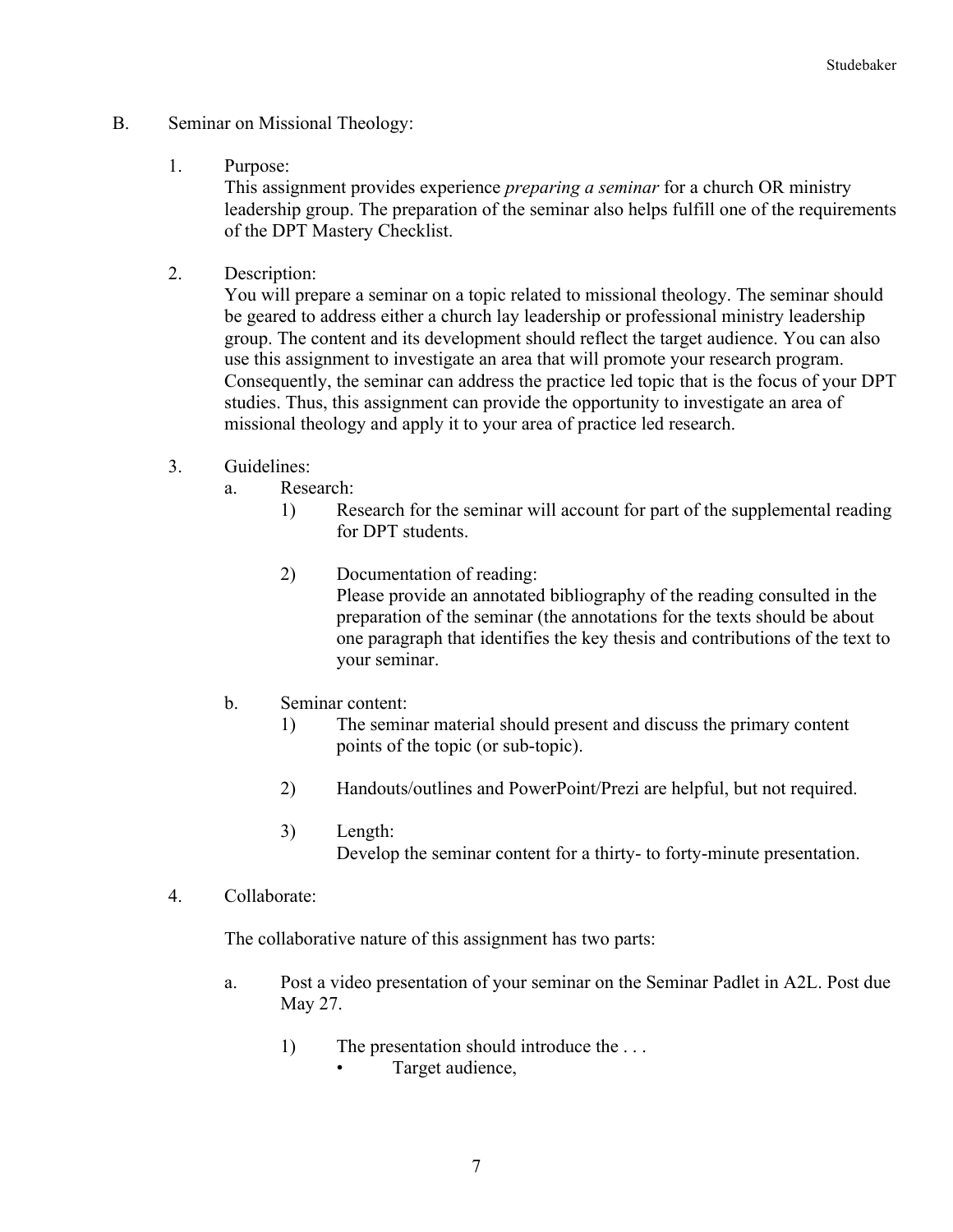- Topic,
- Why you chose it, and ...
- Outline the topic's development in the seminar. You do not need to present the entire seminar. The video presentation is an overview of the seminar.
- 2) Length of presentation is approx. 10 minutes.
- b. Post a one paragraph interaction with your class colleagues. You can post directly on Padlet (audio, audio-visual or text). Due May 30.
- 5. Final Missional Seminar due June 3. This delayed due date gives you the opportunity to revise your seminar in light of your class colleagues' feedback on your video presentation of your missional seminar.
	- a. The final written seminar should be a detailed outline that you could/would use for an actual seminar presentation.
	- b. If you prepare a PowerPoint (Keynote, or other audio-visuals), submit it with your detailed outline in the A2L assignment folder.
- C. Integrative Paper and Presentation:
	- 1. Purpose:

This assignment gives you experience writing and presenting article, essay, and chapter length papers.

2. Description:

You will *write* and *present* a thesis paper on a topic related to Missional Theology and your area of DPT practice led research. I encourage you to investigate the issue from the perspective of your discipline and area(s) of research interest. You are encouraged to use the class as an opportunity to work on papers to:

- 1) Present at academic and/or professional society meetings and/or submit to journals for publication,
- 2) Develop material for presentation to and/or application in your professional world,
- 3) Pursue dissertation research.
- 3. Guidelines for the Paper: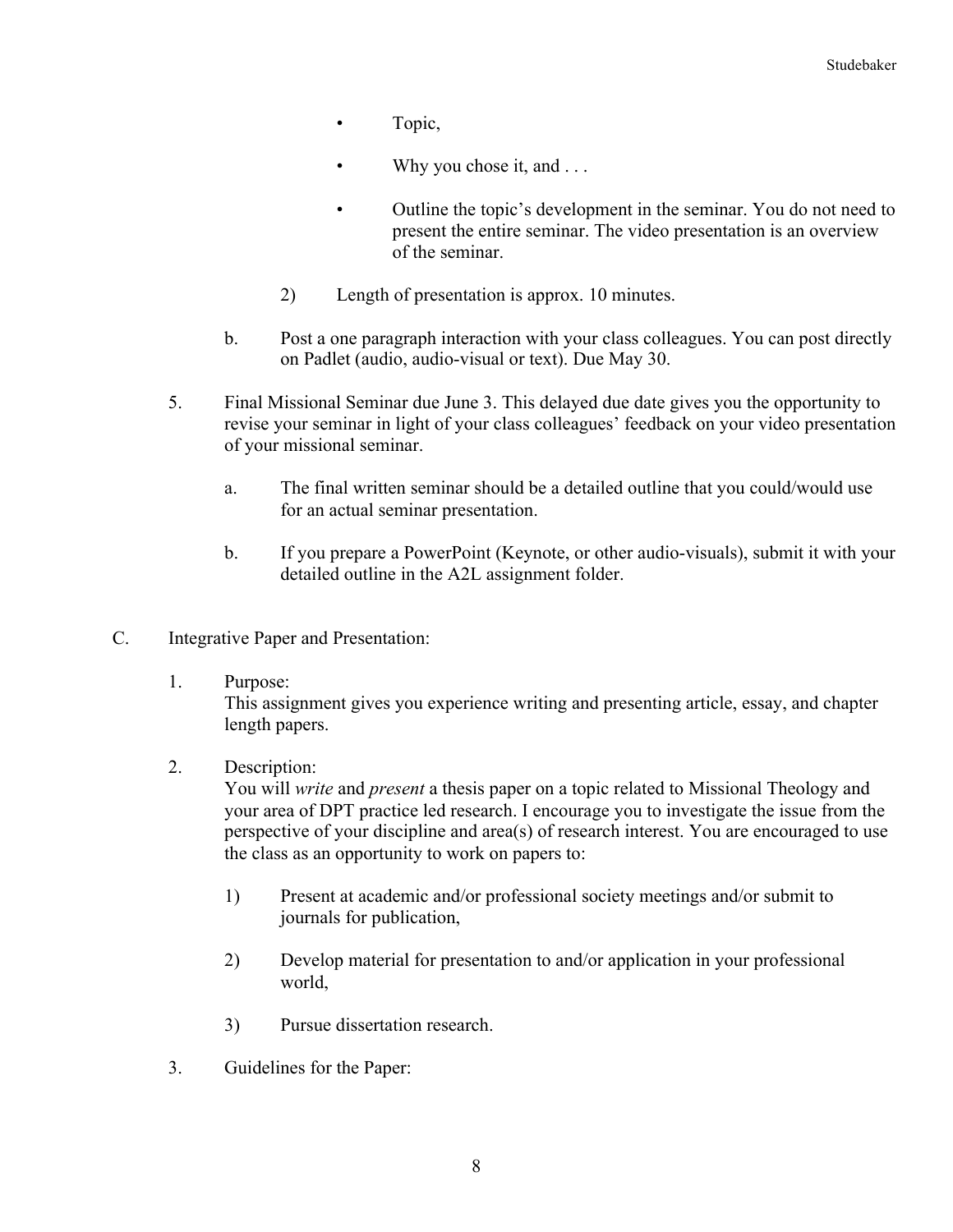The paper should include (description categories below correspond to those of the grading rubric) . . .

- a. Content and argument:
	- 1) Detail a clear thesis (the view that your paper supports).
		- Example of a thesis statement: The missional church movement, especially its emphasis on incarnational ministry, provides valuable insight for Christian leadership in a postmodern and post-Christian culture.

Note: The DPT PLR topic in this thesis statement is "Christian leadership in a postmodern and post-Christian culture."

- 2) Describe your topic.
- 3) Write an essay that coherently demonstrates your view.
- 4) Detail major alternatives and/or criticisms and interact with them vis-à-vis your view, where and when appropriate.
- b. Form and Style:
	- 1) Write a stylistically clean and academic paper—e.g., avoid excessive firstperson discourse, colloquialisms (academic differs from conversational voice), and passive voice (use active).
	- 2) Use and document a *minimum* of fifteen scholarly resources. Given the limitations on accessing libraries, you may need to rely more on journal articles than other normal circumstances.
	- 3) Accurately document sources according to the MDC Style Guide.
	- 4) Paper length: 20–25 pages. Not to exceed 7,000 words.
	- 5) Provide a bibliography (list only the books cited in the footnotes of the paper).
	- 6) Use footnotes.
- c. Due Date: June 17.
- 4. Presentation:

Depending on course numbers, you will present your paper to the class in a Zoom live meeting or post a video of your presentation on the Paper Padlet. Determination of mode of presentation will be based on schedules and internet connectivity of students in the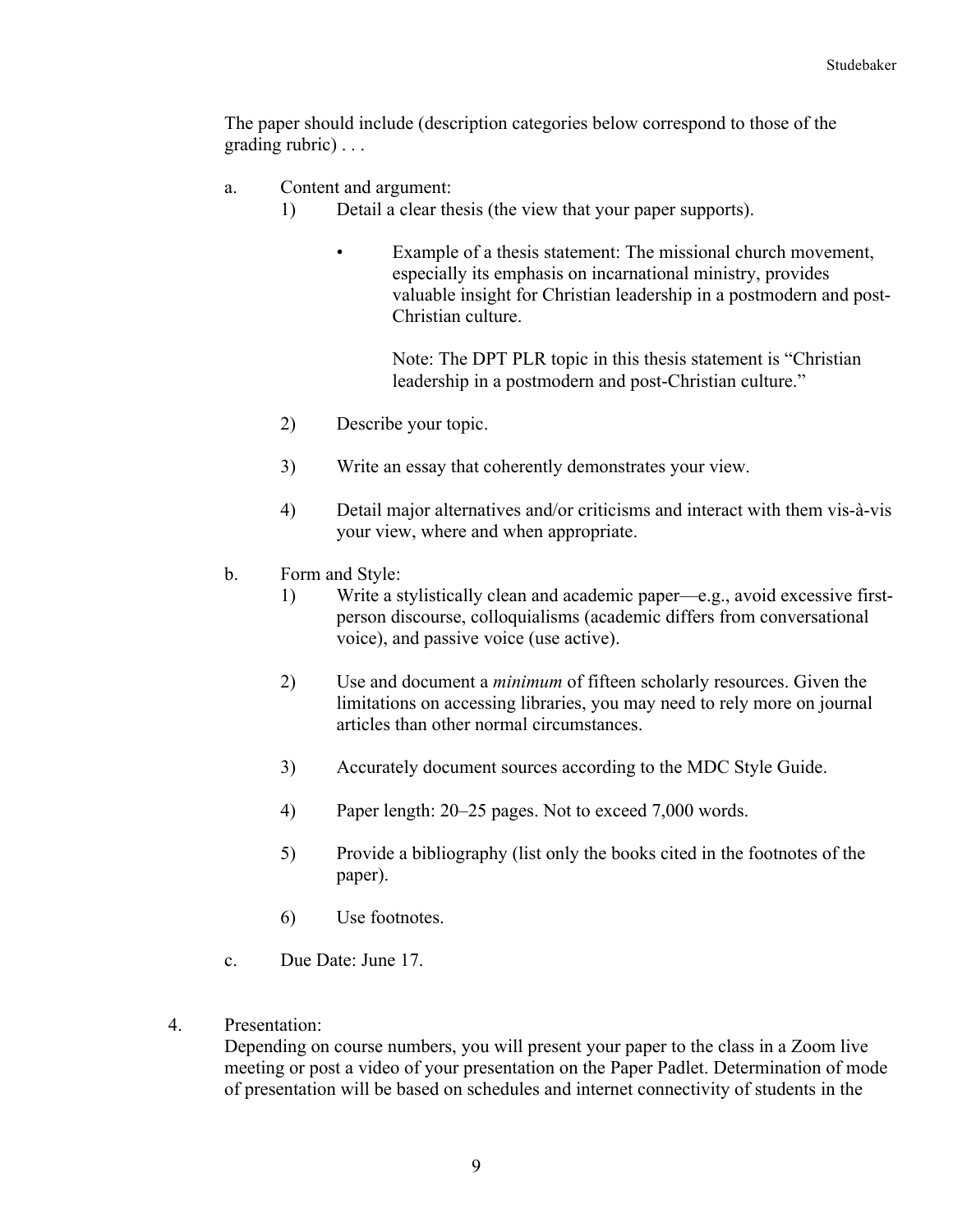class. I prefer live presentation but will make a decision based on what works best for everyone in the class.

- The presentation of your paper (live or video) should be approx. 15 minutes.
- If we are not able to do the papers in a live format (e.g., using Zoom), then you can either post a video presentation of your paper OR a written draft of the paper to the paper Padlet.
- Due June 10 (Live or Padlet TBD).
- D. Paper Collaboration:
	- 1. Purpose:

Provides experience in responding to and contributing to your class colleagues' projects. It provides the opportunity to develop professional skills in academic interaction that takes places at professional and academic conferences.

2. Description:

Each student prepares a critical evaluation of the papers presented by their class colleagues.

- a. The critique:
	- 1) Remember to be charitable; not only Christian, but since academia is a small guild, it is self-preservation.
	- 2) Critical (includes highlighting and discussing problems *and* strengths):

The critique should explore the following sorts of issues:

- Does the paper have a thesis?
- Does the content develop and support the thesis?
- Does it use appropriate sources?
- Does it interact with the relevant secondary literature?
- Does it bring the fields of the PLR topic and the missional theology into conversation?
- b. Post your critical evaluation for each student in the Paper Padlet—see A2L outline, Paper Padlet. Evaluations can be written, audio, or audio-visual.
	- Post collaboration by June 13.

## **VII. Policies:**

A. Textbook Purchase: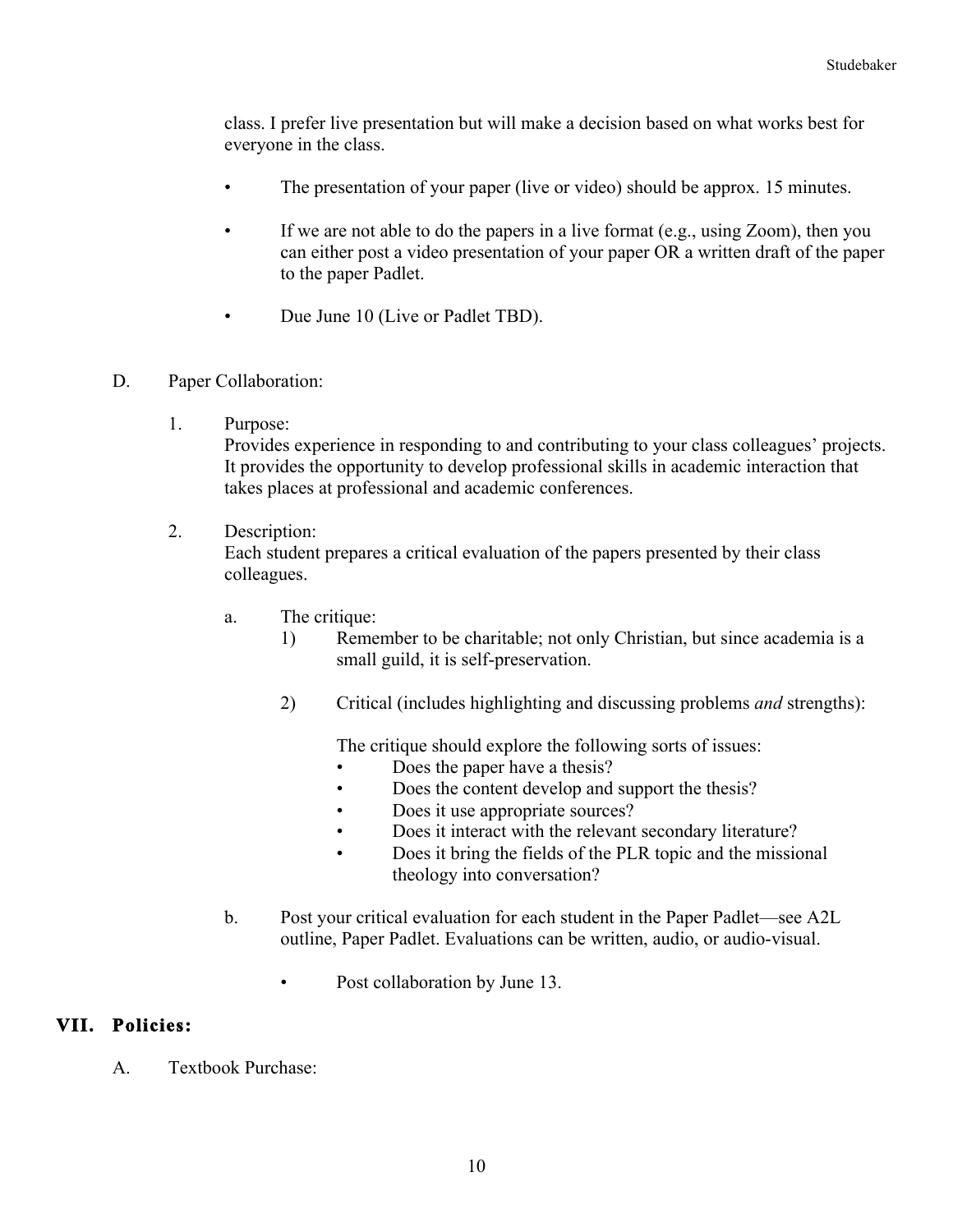All required textbooks for this class are available from the College's book, Room 145, McMaster Divinity College. Texts may be purchased on the first day of class. For advance purchase, you may contact READ On Bookstores, 304 The East Mall, Suite 100, Etobicoke, ON M9C 5K1: phone 416-620-2934; fax 416-622-2308; e-mail books@readon.ca. Other book services may also carry the texts.

B. Academic Honesty:

Academic dishonesty is a serious offence that may take any number of forms, including plagiarism, the submission of work that is not one's own or for which previous credit has been obtained, and/or unauthorized collaboration with other students. Academic dishonesty can result in severe consequences, e.g., failure of the assignment, failure of the course, a notation on one's academic transcript, and/or suspension or expulsion from the College.

Students are responsible for understanding what constitutes academic dishonesty. Please refer to the Divinity College Statement on Academic Honesty  $\sim$ https://www.mcmasterdivinity.ca/programs/rules-regulations

C. Gender Inclusive Language:

McMaster Divinity College uses inclusive language for human beings in worship services, student written materials, and all its publications. It is expected that inclusive language will be used in chapel services and all MDC assignments. In reference to biblical texts, the integrity of the original expressions and the names of God should be respected, but you will need to use gender-inclusive language for humans, and you will need to quote from a gender-inclusive version such as the following: NRSV (1989), NCV (1991), TEV/GNB/GNT (1992), CEV (1995), NLT (1996), TNIV (2005), and the Common English Bible (CEB 2011).

D. Style:

All stylistic considerations (including but not limited to questions of formatting, footnotes, and bibliographic references) must conform to the McMaster Divinity College Style Guidelines for Essays and Theses.

Failure to observe appropriate form will result in grade reductions.

### **E. Late-Assignment and Exam Policy:**

- 1. Assignments are due at the beginning of class on the date specified in the syllabus.
- 2. Students take exams on the date and at the time scheduled in the syllabus.
- 3. Late assignments are reduced five percentage points for each day late (e.g., if the grade is 90 and it is one day late [after the beginning of class equals one day late], the grade will be reduced to 85).
- 4. Assignments and exams will be accepted without penalty after the specified date in the syllabus **only** in the case of an excused absence. If a student misses an exam or assignment submission due to a reason that he/she believes is excusable, then he/she must